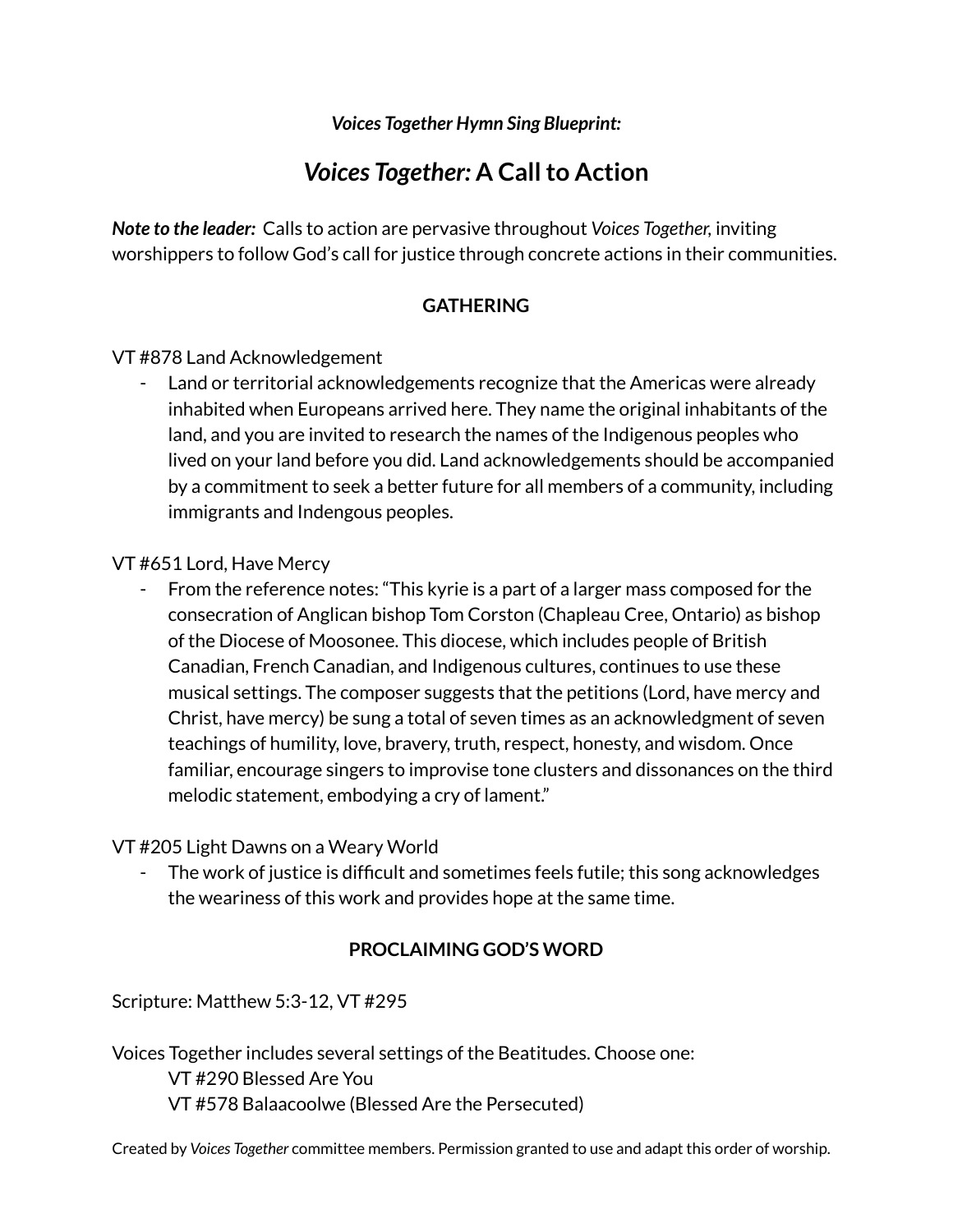VT #360 Who are These (verses in accompaniment edition)

VT #712 Beauty for Brokenness

- Like the Beatitudes, this song recognizes that God's reign welcomes the last to be first. This song is a call for compassion, for us to see beauty in the fragility around us.

# **REFLECTING ON GOD'S WORD**

VT #1038 - Peace is Not the Product of Terror or Fear (also in spanish)

- Oscar Romero was a Catholic church leader who spoke out against social injustice and violence in El Salvador. He was an advocate for the poor and marginalized. This quote is from three years before he was assassinated while celebrating mass. It calls us to a rich and full understanding of all of the complexities of peace. If possible, have a native Spanish speaker or a Spanish learner read the original Spanish text, which is also found in *Voices Together.*

VT #413 Na nzela na lola (As Long as We Follow) MALEMBE

In the face of acknowledging injustice and committing to working toward conciliation and reparation, we can sing our faith in the coming of God's reign.

VT #763 Waterfall

"Waterfall" is written by Anabaptist songwriter Jonathan Reuel. The words draw us to reconciliation within ourselves, but also beyond ourselves and in the world. The final lines of the chorus were added more recently, and call for God to reveal Godself, setting things right in the world.

# **RESPONDING TO GOD'S WORD**

*Note for the leader:* We have provided song ideas and context here, but suggest that you choose resources that will resonate for your community. You will know what your congregation's mission and projects are within your community, so you may add in specifics about where you are being called. Some themes you may want to explore are creation care, racial justice, welcoming refugees, etc.

VT #772 God of Justice